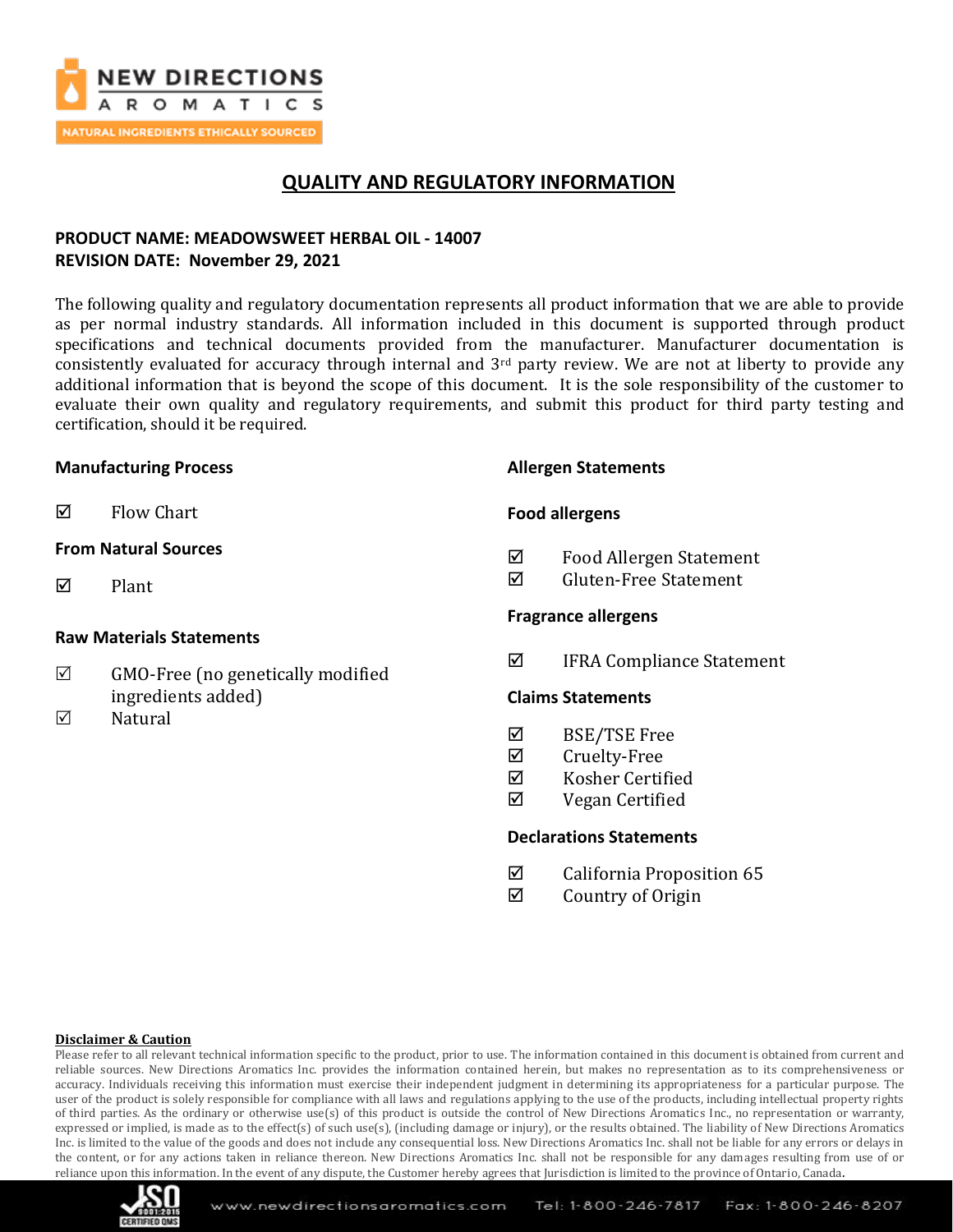

## **FLOW CHART**

## **PRODUCT NAME: MEADOWSWEET HERBAL OIL - 14007**



#### **Disclaimer & Caution**

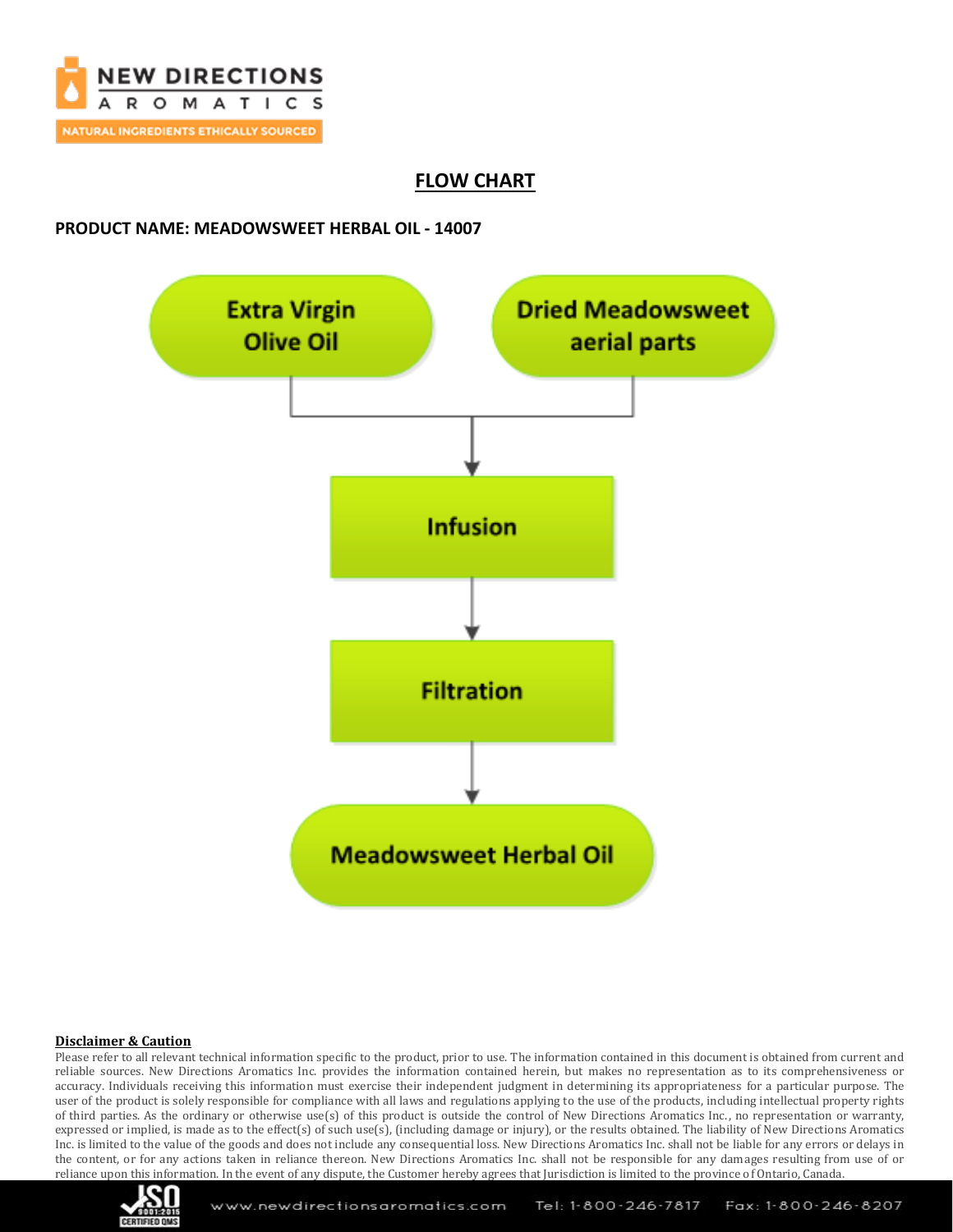

## **GMO STATEMENT**

### **PRODUCT NAME: MEADOWSWEET HERBAL OIL - 14007**

We hereby declare that, to the best of our knowledge, this product was not produced by gene modification, nor derived from genetically modified organisms.

#### **Disclaimer & Caution**

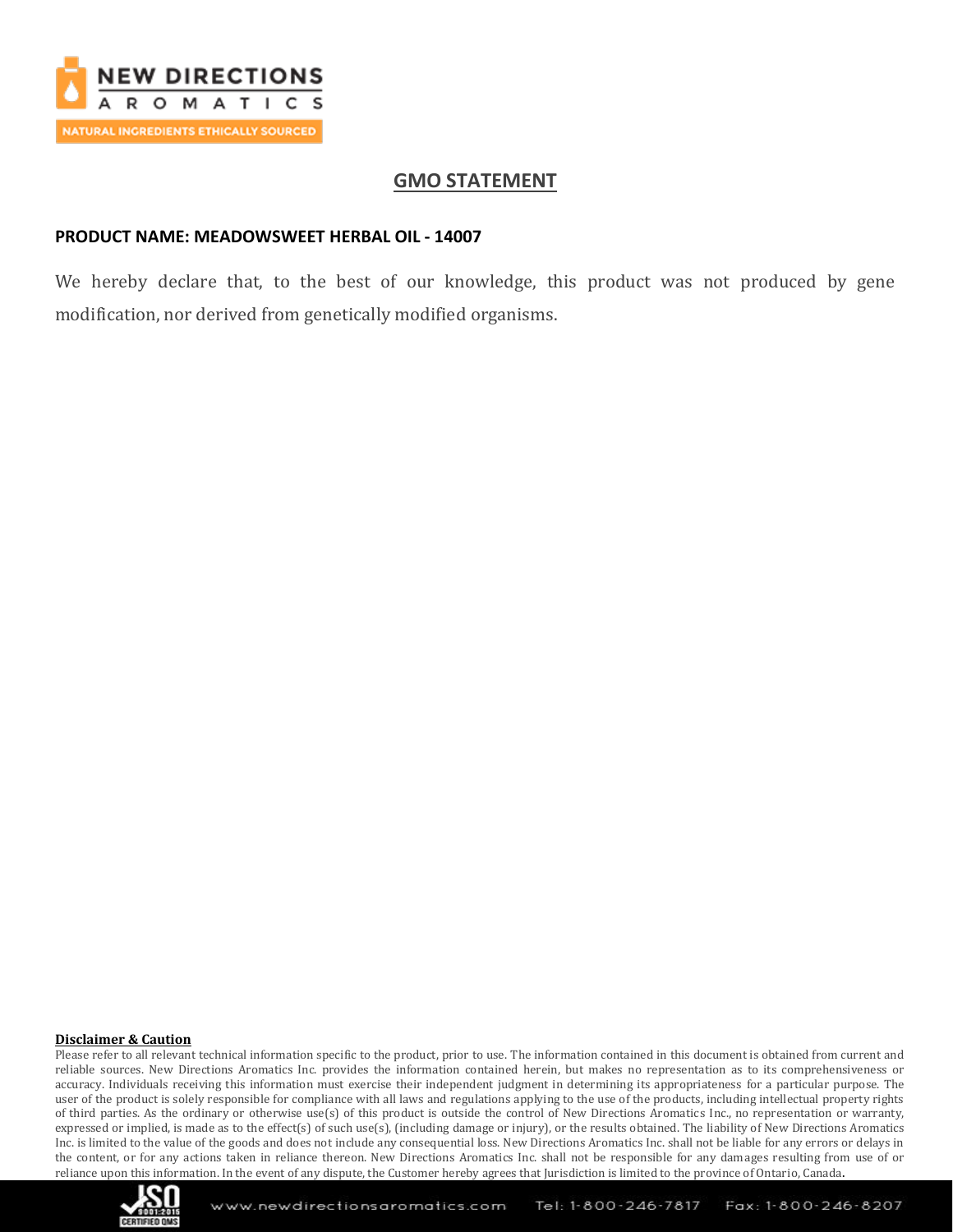

## **NATURAL STATEMENT**

## **PRODUCT NAME: MEADOWSWEET HERBAL OIL – 14007**

We hereby declare that, to the best of our knowledge, this product is 100 % natural.

#### **Disclaimer & Caution**

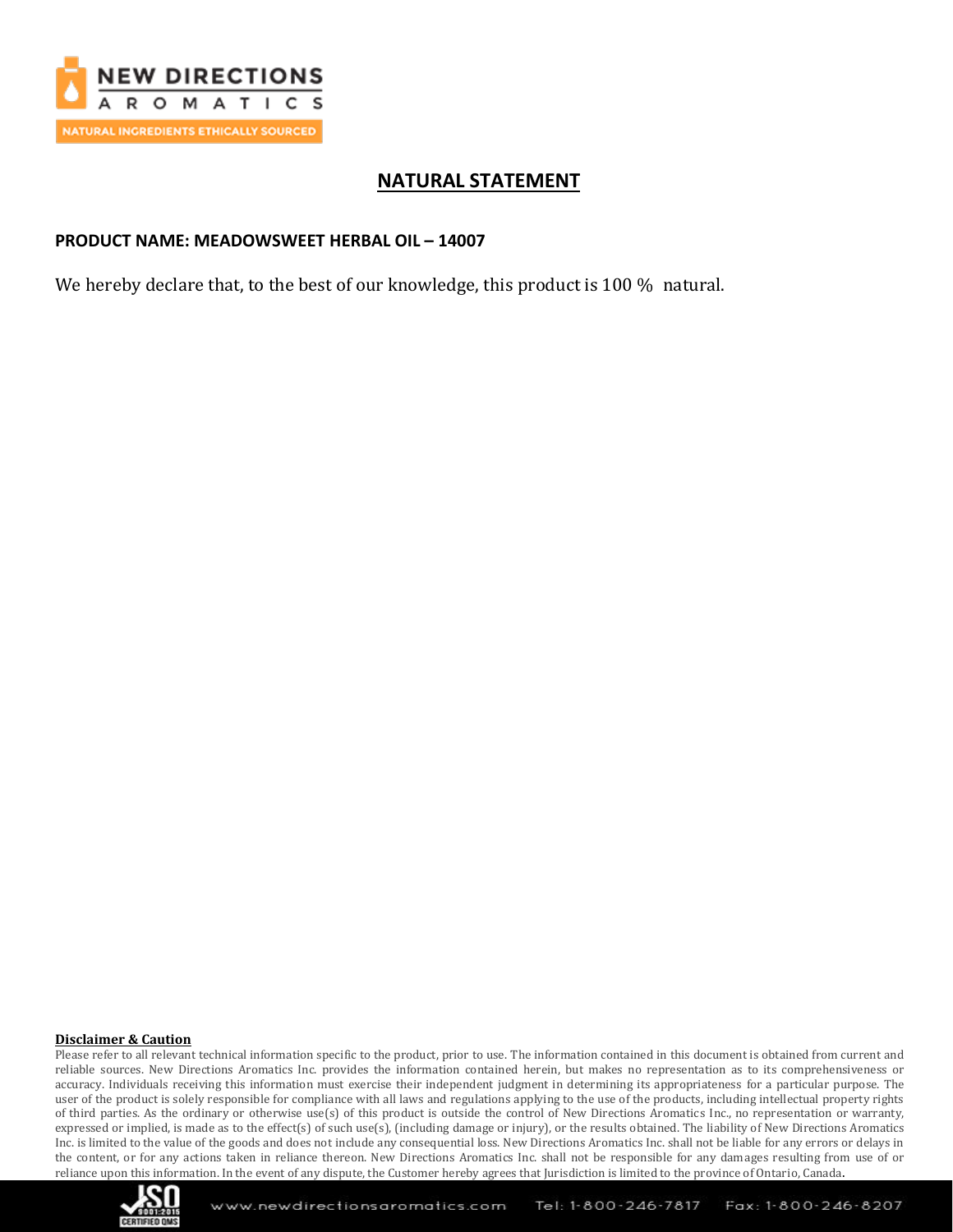

## **FOOD ALLERGEN INFORMATION**

## **PRODUCT NAME: MEADOWSWEET HERBAL OIL – 14007**

| Component                                            | <b>Present in the product</b> |
|------------------------------------------------------|-------------------------------|
| Peanuts (and/or derivatives,) e.g., protein oil      | N <sub>o</sub>                |
| Tree Nuts (and/or derivatives)                       | N <sub>o</sub>                |
| Sesame Seeds (and/or derivatives)                    | N <sub>o</sub>                |
| Wheat (and/or derivatives)                           | N <sub>o</sub>                |
| Gluten                                               | N <sub>o</sub>                |
| Soybeans (and/or derivatives)                        | N <sub>o</sub>                |
| Dairy (including lactose) or Eggs                    | N <sub>o</sub>                |
| Fish or Shellfish (and/or derivatives)               | N <sub>o</sub>                |
| Corn                                                 | N <sub>o</sub>                |
| Sulphites (and derivatives) (added or $\geq 10$ ppm) | N <sub>o</sub>                |
| Tartrazine                                           | N <sub>o</sub>                |

#### **Disclaimer & Caution**

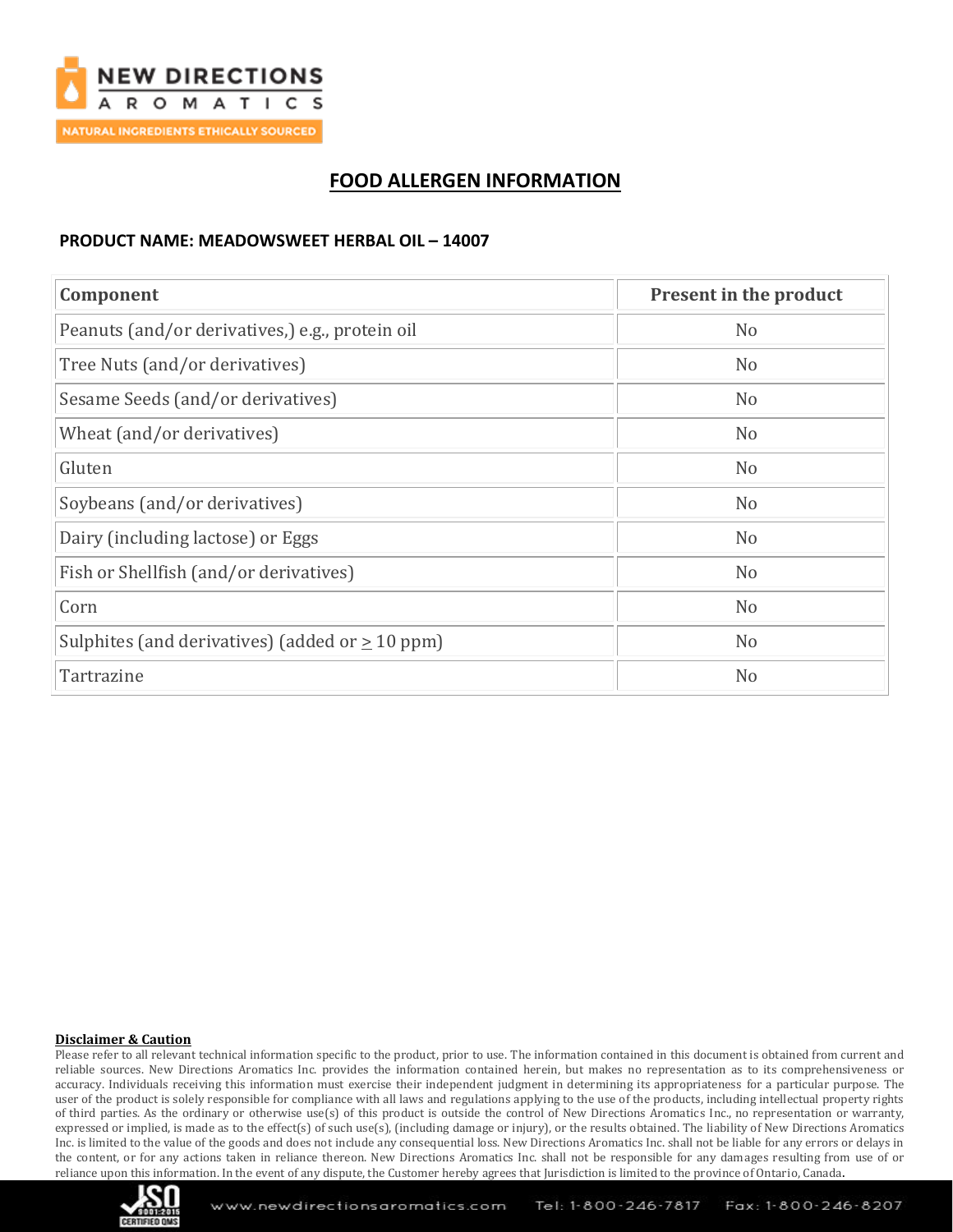

## **GLUTEN STATEMENT**

## **PRODUCT NAME: MEADOWSWEET HERBAL OIL – 14007**

We hereby declare that, to the best of our knowledge, this product is gluten-free, and was not manufactured with any ingredients containing gluten.

#### **Disclaimer & Caution**

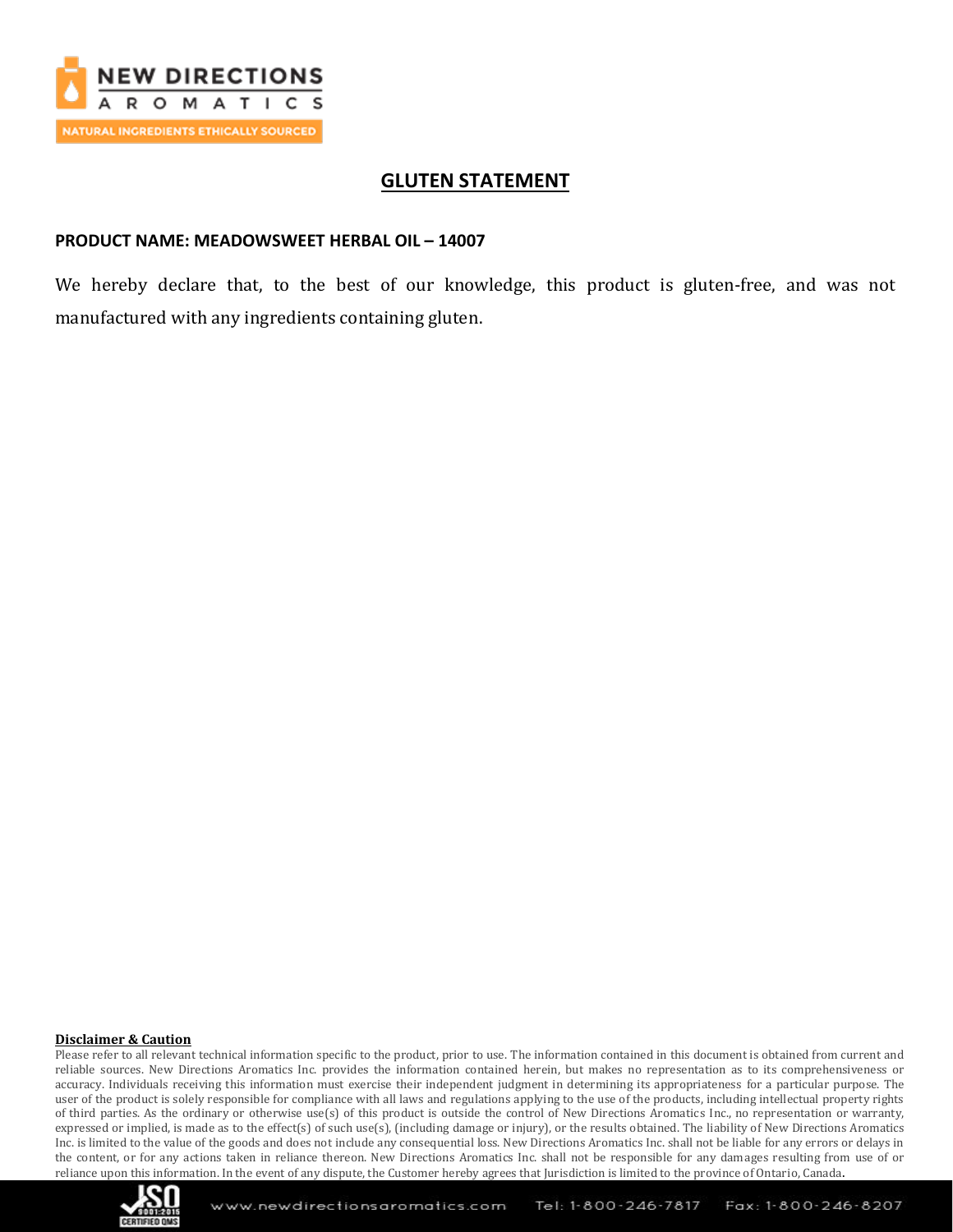

## **IFRA COMPLIANCE STATEMENT**

### **PRODUCT NAME: MEADOWSWEET HERBAL OIL - 14007**

We hereby declare that, to the best of our knowledge, based on processing information and raw materials used, fragrance allergens listed in the EU Regulation 1223/2009 Annex III, N0 67-92 are not likely to be present.

#### **Disclaimer & Caution**

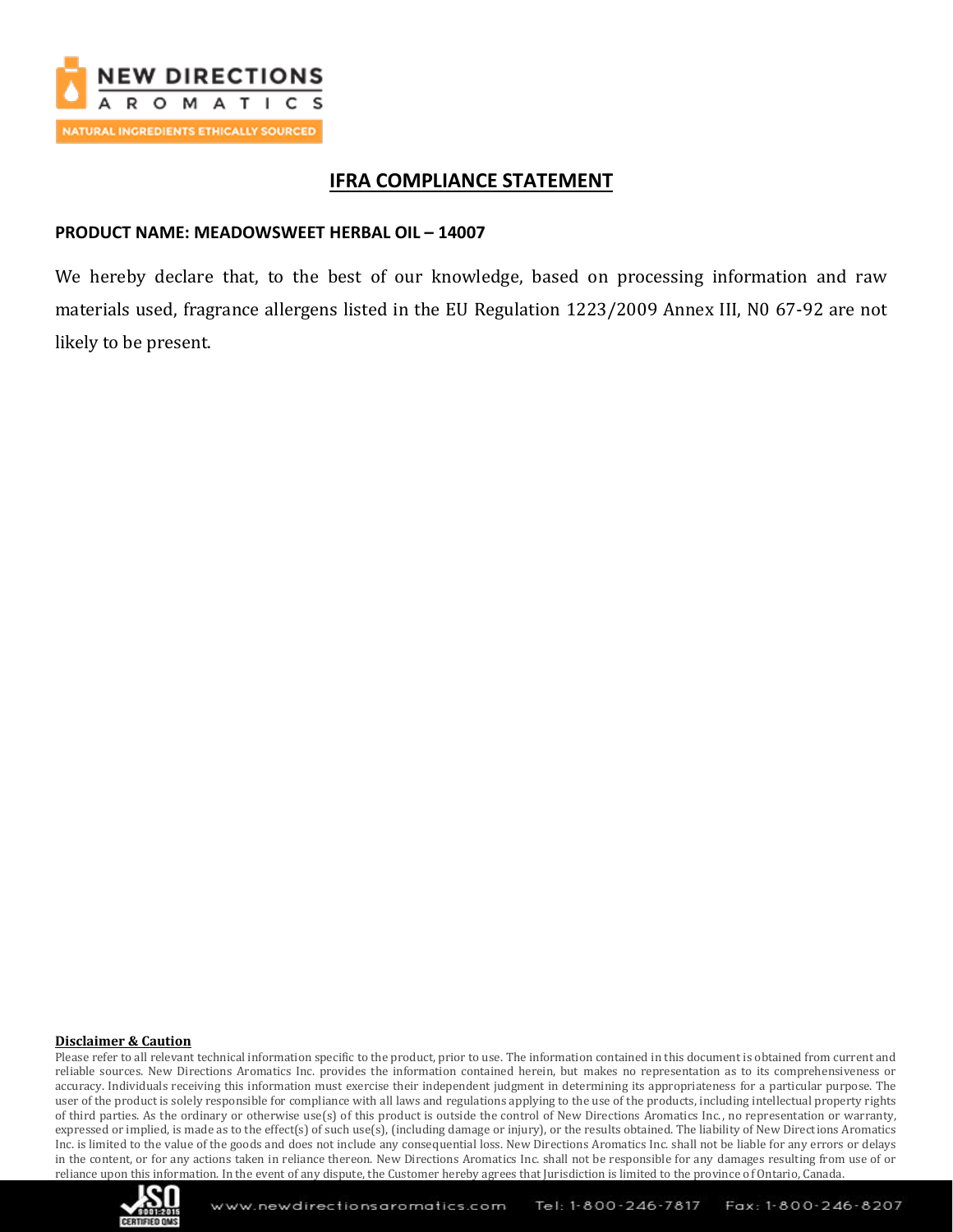

# **DECLARATION OF BOVINE SPONGIFORM ENCEPHALOPATHY (BSE)/ TRANSMISSIBLE SPONGIFORM ENCEPHALOPATHY (TSE)**

### **PRODUCT NAME: MEADOWSWEET HERBAL OIL – 14007**

We hereby declare that, to the best of our knowledge, this product is free of BSE/TSE.

#### **Disclaimer & Caution**

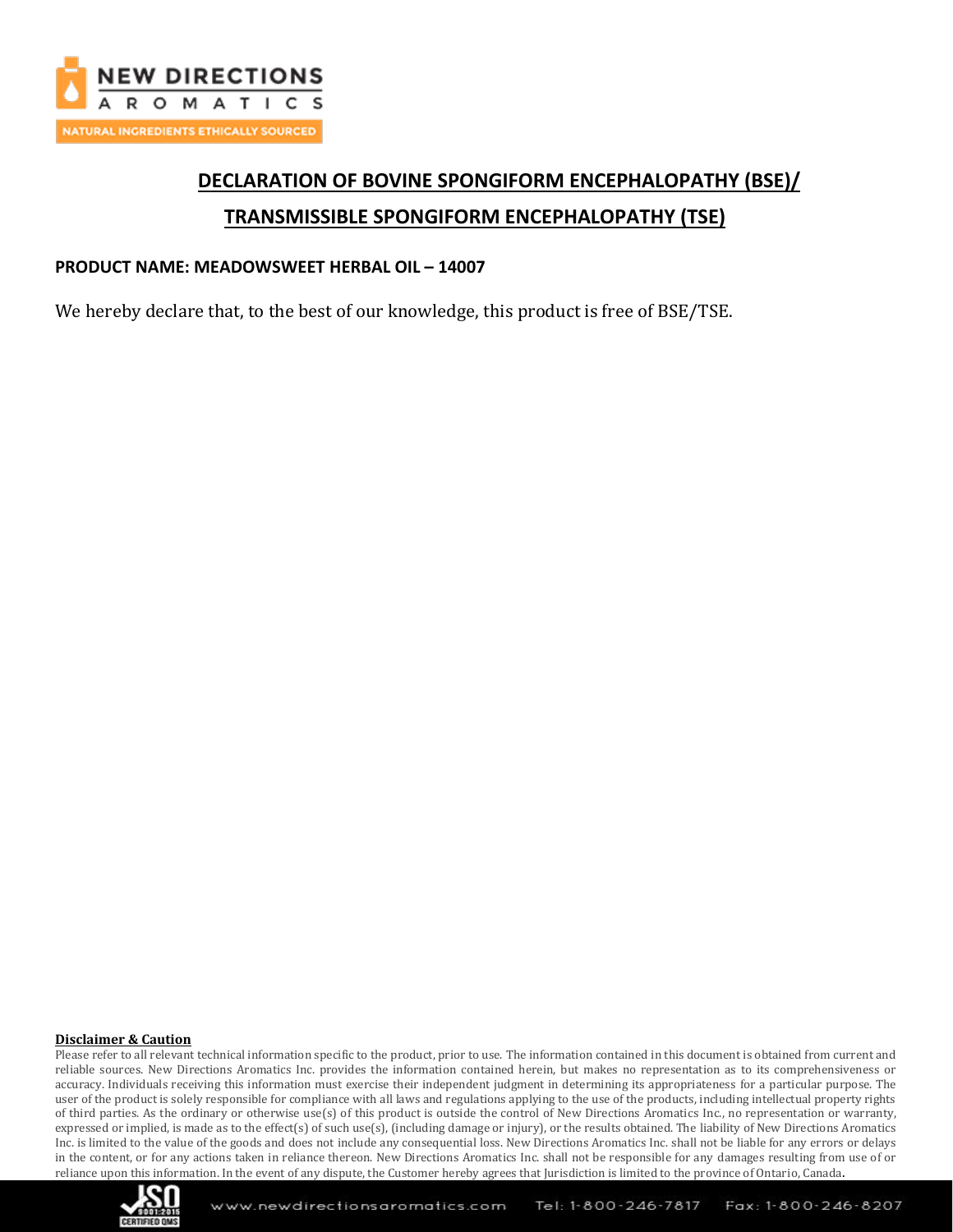

## **CRUELTY-FREE STATEMENT**

### **PRODUCT NAME: MEADOWSWEET HERBAL OIL – 14007**

We hereby declare that, to the best of our knowledge, this product has not been tested on animals.

#### **Disclaimer & Caution**

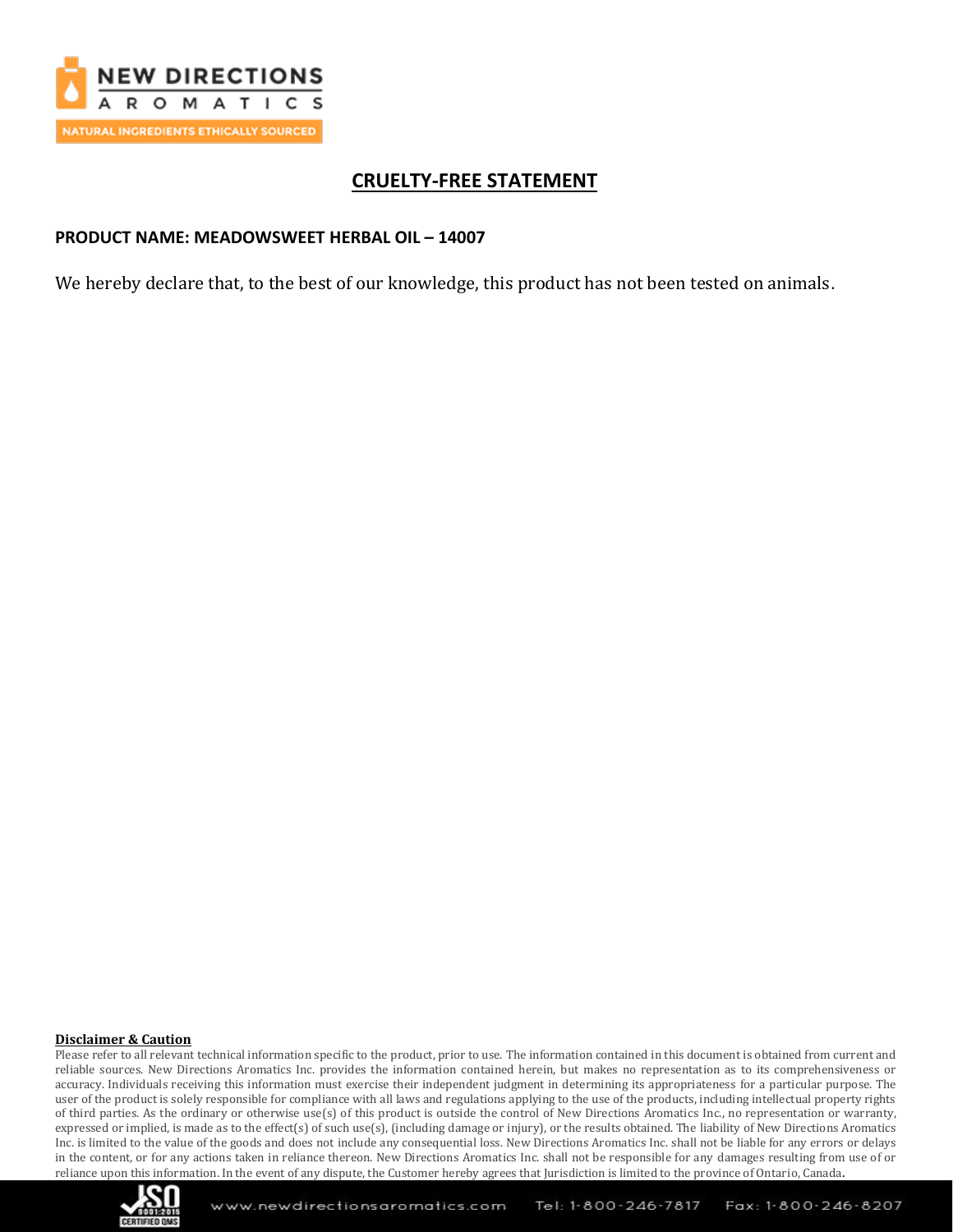

## **KOSHER STATEMENT**

### **PRODUCT NAME: MEADOWSWEET HERBAL OIL – 14007**

We hereby confirm that this product has been certified to Kosher standards.

#### **Disclaimer & Caution**

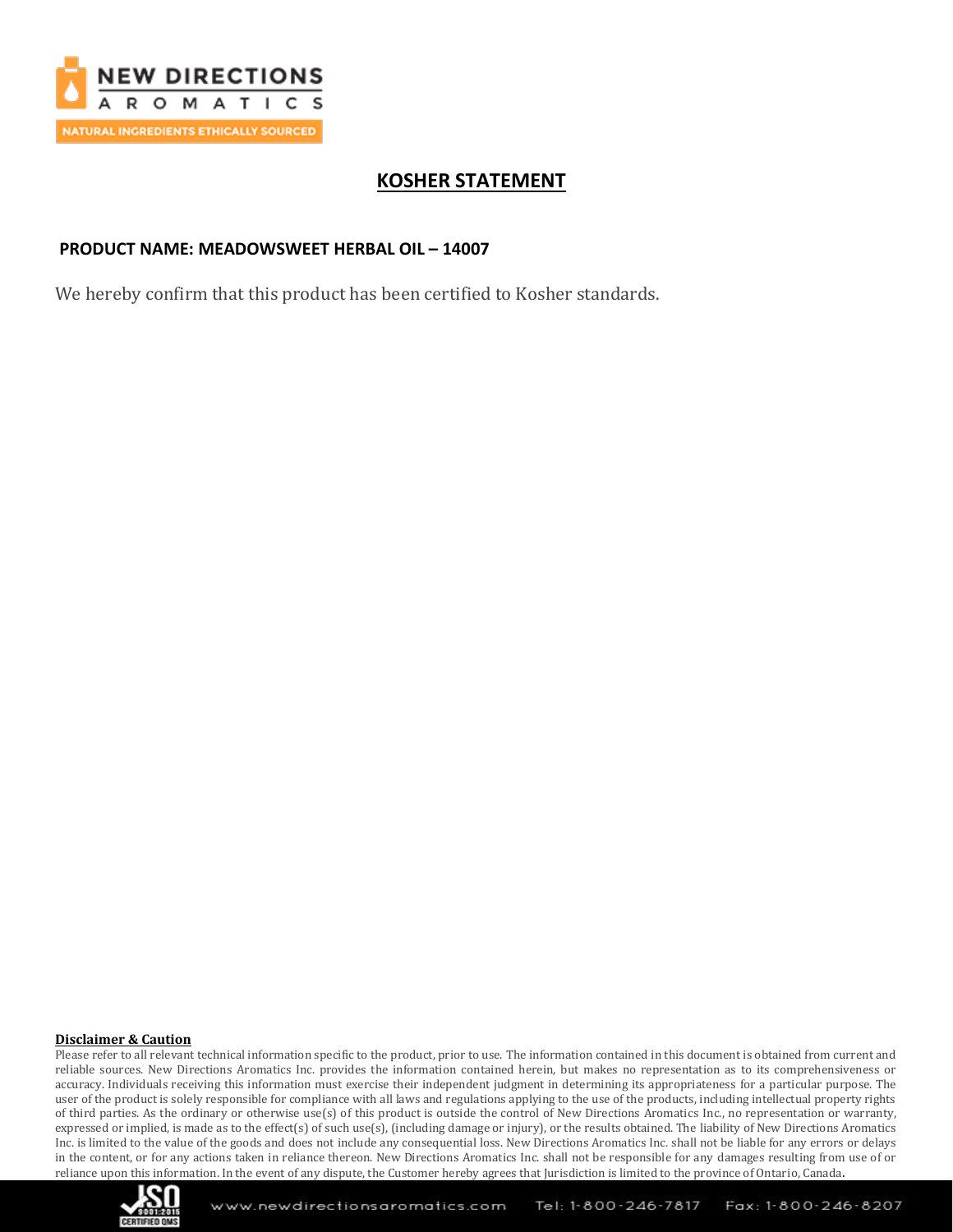

## **VEGAN STATEMENT**

## **PRODUCT NAME: MEADOWSWEET HERBAL OIL – 14007**

We hereby confirm that this product has been certified to Vegan standards.

#### **Disclaimer & Caution**

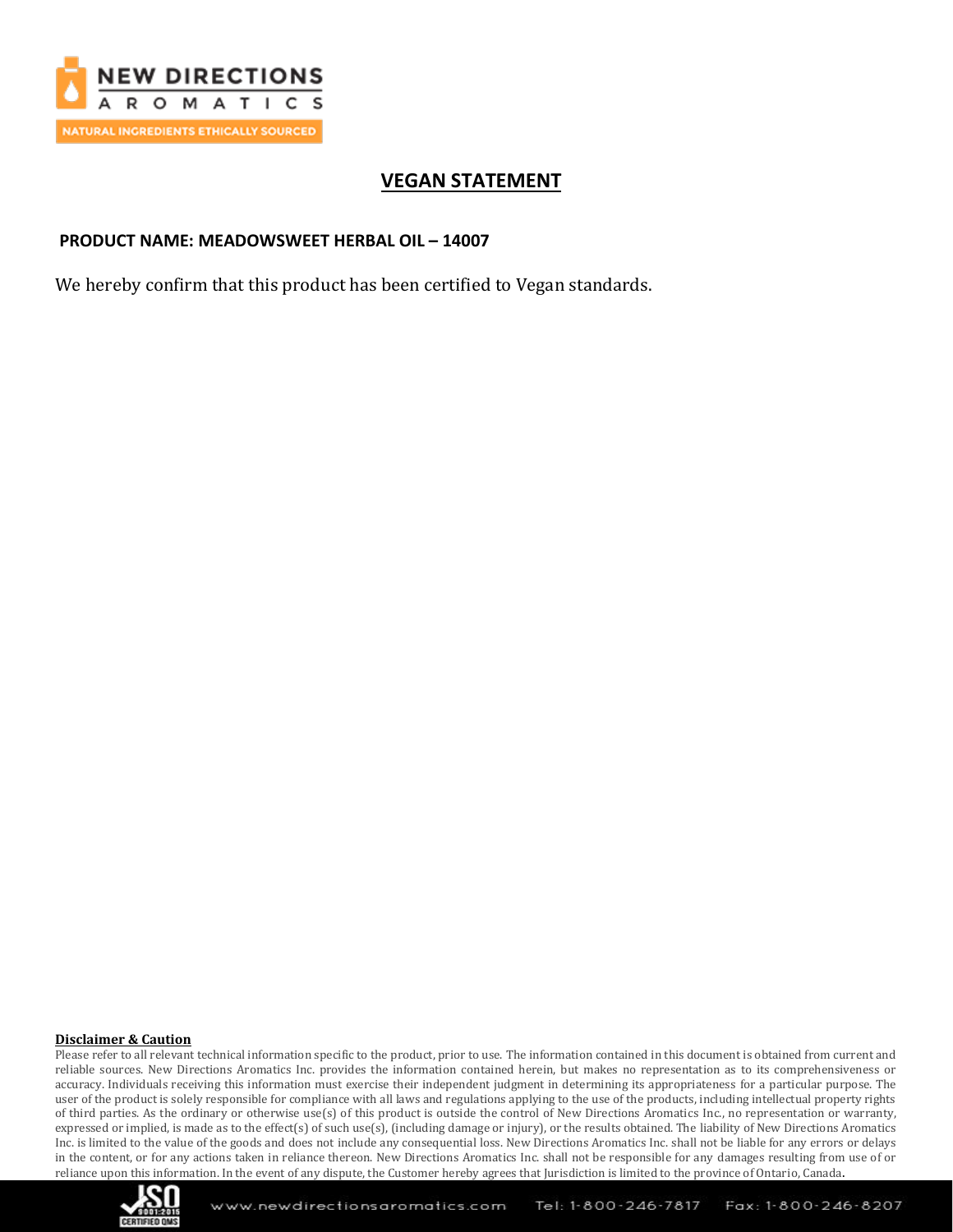

## **CALIFORNIA PROPOSITON 65 STATEMENT**

## **PRODUCT NAME: MEADOWSWEET HERBAL OIL – 14007**

We hereby declare that, to the best of our knowledge, this product does not contain any chemical or substance listed on California's Proposition 65.

#### **Disclaimer & Caution**